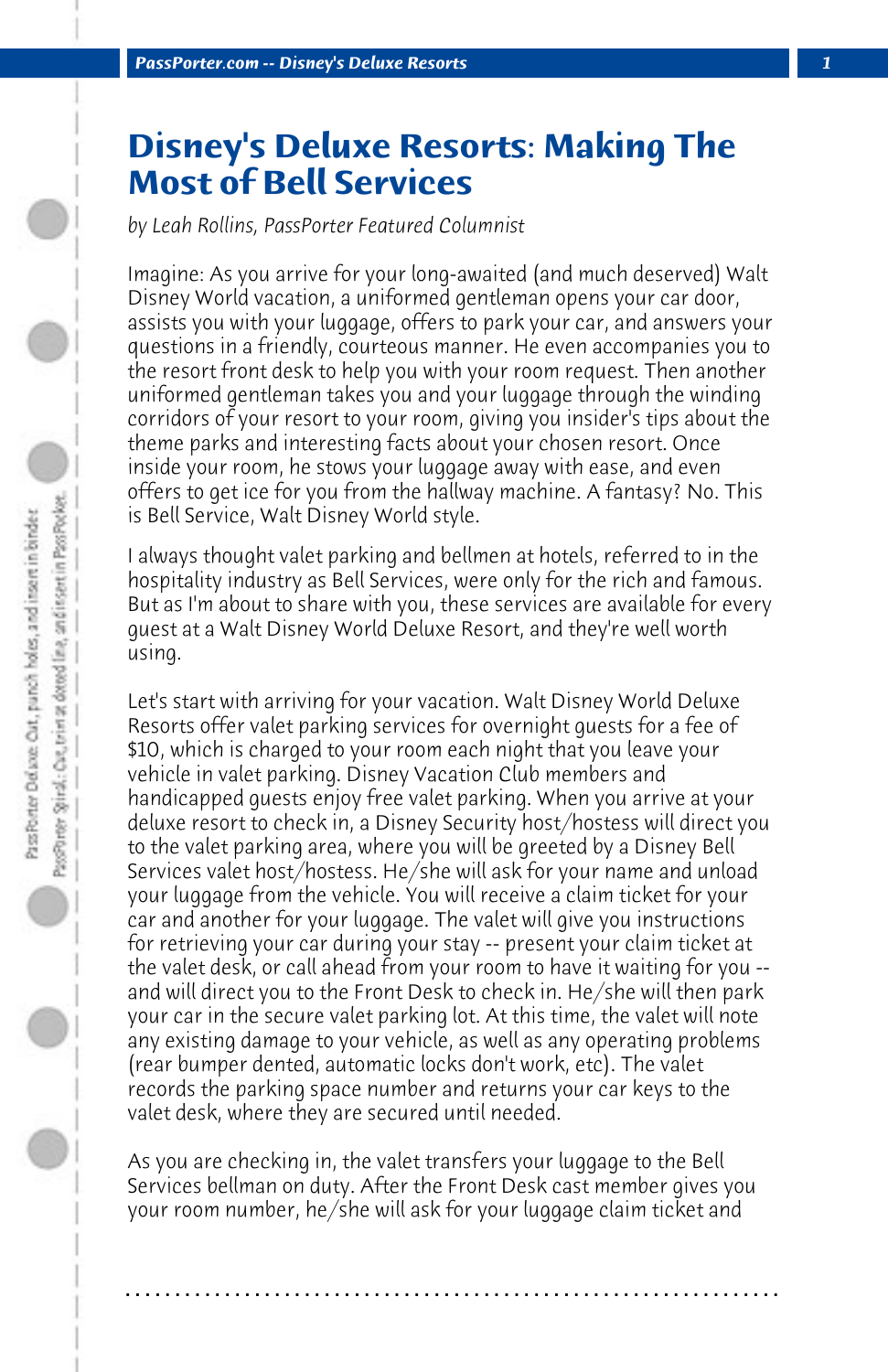will notify the bellman to accompany you to your room, bringing your luggage with him. He will unload your luggage and make sure that everything is in working order in your room. If there is a problem with your room upon check in, the bellman will call the Front Desk and have the situation rectified immediately. If you arrive before check-in time, Bell Services will store your luggage in a temperature-controlled storage room. They have a refrigerator for medications, and for groceries you picked up on your way. They even have a locked area to store valuables (jewelry boxes, laptop computers, etc.). When you receive your room number, you may call Bell Services from your room phone - there's a button on the phone that dials directly to the Bell Stand - and a bellman will deliver your luggage promptly. Note, however, that the bellman is not allowed to leave luggage in your room unless someone in your party is present to accept it.

Check-out works in a similar fashion. When you are ready to depart your room, use the button on your phone to dial the bell stand. A bellman will be dispatched to your room, where he'll load your luggage and bring it down to the luggage storage room. If you're departing later in the day, he will store your bags until it's time to go. If you're ready to leave right away, a valet will retrieve your car from the parking lot and have it waiting for you. The bellman will load your luggage into your car, help you with directions, and you're on your way. That's it! Disney knows it's hard enough to leave, so they made their part as easy as possible.

Now let me offer some "tips" on tipping. Walt Disney World valets and bellmen do not receive any part of the valet parking charge collected by the resort. Because of their status as tipped cast members, they receive a reduced hourly wage, the same as servers in restaurants. Therefore they rely heavily on guest tips to pay the bills. I always advise guests to tip according to what the valet or bellman service is worth to them; rule of thumb is \$3 for parking a vehicle, and \$1 per piece of luggage handled. For example, if I have my car valet parked, and the valet unloads 5 pieces of luggage from my car, I will tip her \$8. Then when the bellman delivers the luggage to my room, I will tip him \$5-7, depending on the distance from the front desk to my room. Please keep in mind that tipping is never required, but it is greatly appreciated, especially if the Bell Services cast member has gone out of their way to accommodate your needs.

Other neat things about Walt Disney World Bell Services:

 \* Need something from your car? A Bell Services valet can get it for you, or take you to your vehicle on a golf cart. \* Need help with those

**. . . . . . . . . . . . . . . . . . . . . . . . . . . . . . . . . . . . . . . . . . . . . . . . . . . . . . . . . . . . . . . . . .**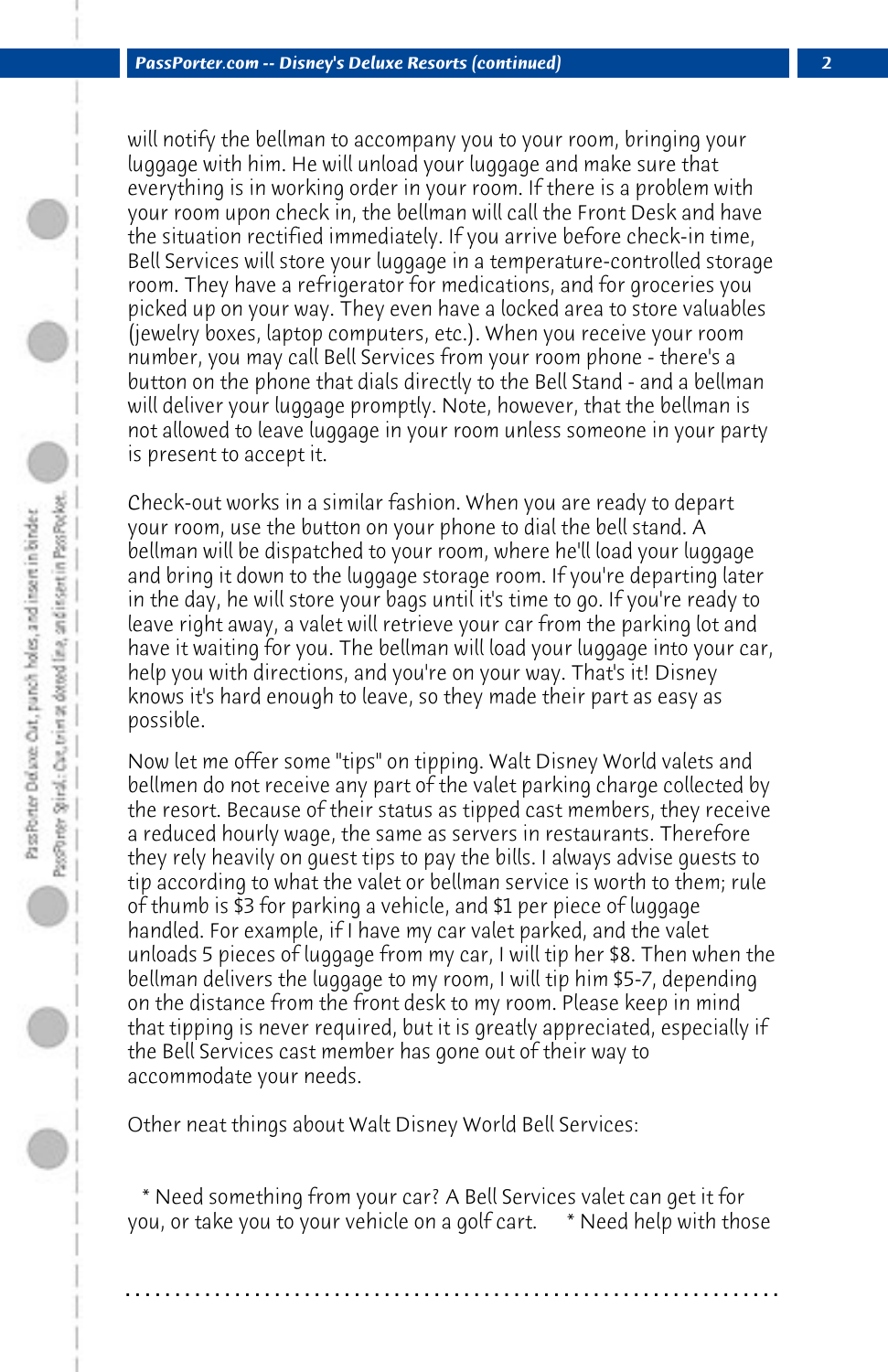*PassPorter.com -- Disney's Deluxe Resorts (continued) 3*

groceries? A Bell Services valet will be glad to unload your groceries and have a bellman deliver them to your room. Note that due to insurance regulations, guests are never allowed to use luggage carts unassisted.

 \* Need Bell Services valet or luggage assistance at 2:00 am? There is a Bell Services cast member on duty 24 hours a day, so your car is never out of reach, and there is never an arrival or departure time when you cannot avail yourself of Bell Services. If your departure time is before 5:30 a.m., you will want to coordinate luggage service by calling the bell stand the evening before.

 \* Need directions? Bell Services valet desk cast members can get you from here to there and back with no problem. They'll even highlight your route on a complimentary map.

 \* Need a taxi? Yellow Cab usually has cabs waiting at every resort. If one is not available, the Bell Services valet desk cast member can have one there within 5 minutes.

 \* Going golfing at a Disney course? Bell Services can store your golf clubs in their luggage storage room -- they have a special area just for golf bags! The Bell Services valet desk will coordinate your taxi ride to the course and give you a voucher for the fare. The pro shop will provide a return voucher.

 \* Need some park or resort information, or just want to chat with a cast member for a while? Bell Services cast members are some of the friendliest on property, and they are a wealth of information. Many of them have worked at Walt Disney World for over 10 years, and they often "play tourist," bringing their families to the parks on their days off. When the Front Desk appears too busy, head to the Bell Stand. Chances are you can get the answers you need right there!I hope you've [learned something new about Walt Disney World Bell Services. Disney](http://www.passporter.com/articles/making-the-most-of-bell-services-at-disneys-deluxeresorts.php) [know](http://www.passporter.com/articles/making-the-most-of-bell-services-at-disneys-deluxeresorts.php)s how to make every part of your vacation easy and enjoyable, so I encourage you to try something new the next time you stay at a deluxe resort -- live the life of the rich and famous and let someone else take care of the car and luggage. After all, this is vacation!

*About The Author: Leah Rollins loves all things Disney, and has worked for the Walt Disney Company in some capacity since 1993. She loves to plan Walt Disney World vacations for guests, and is especially excited about planning her next family vacation to Walt Disney World in September. Leah currently lives near Savannah, Georgia, is married and has a two-year-old son who can sing "It's A Small World" in its entirety.*

*Article last updated: 4/12/2007*

*View the latest version online at:* 

*http://www.passporter.com/articles/making-the-most-of-bell-services-at-disneys-deluxeresor ts.html*

**. . . . . . . . . . . . . . . . . . . . . . . . . . . . . . . . . . . . . . . . . . . . . . . . . . . . . . . . . . . . . . . . . .**